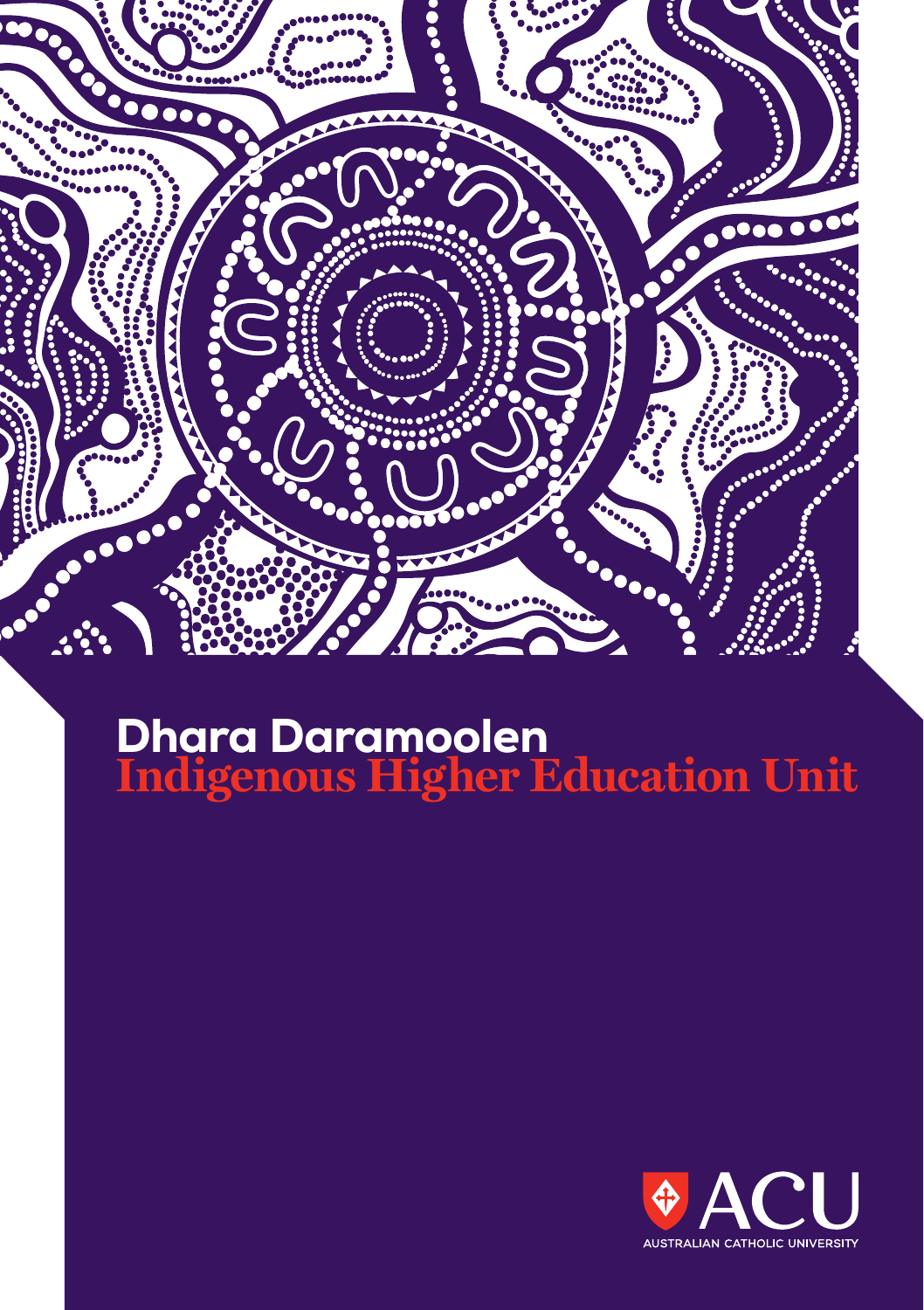

# Dhara Daramoolen **Indigenous Higher Education Unit**

## WHO WE ARE

The Dhara Daramoolen Indigenous Higher Education Unit is located at Australian Catholic University's (ACU) Canberra Campus.

Dhara Daramoolen is a Ngunnawal word meaning "Earth, Spirit".

Dhara Daramoolen is ACU's Aboriginal and Torres Strait Islander support centre. We are committed to providing welcoming and culturally safe space for students to study in an environment that promotes positive Aboriginal and Torres Strait Islander identity.

## WHAT WE DO

Dhara Daramoolen provides:

- academic and administrative support
- social, cultural and personal support
- access to computer and study facilities
- Aboriginal and Torres Strait Islander culture a visible presence at ACU
- tertiary tuition assistance
- information about scholarships.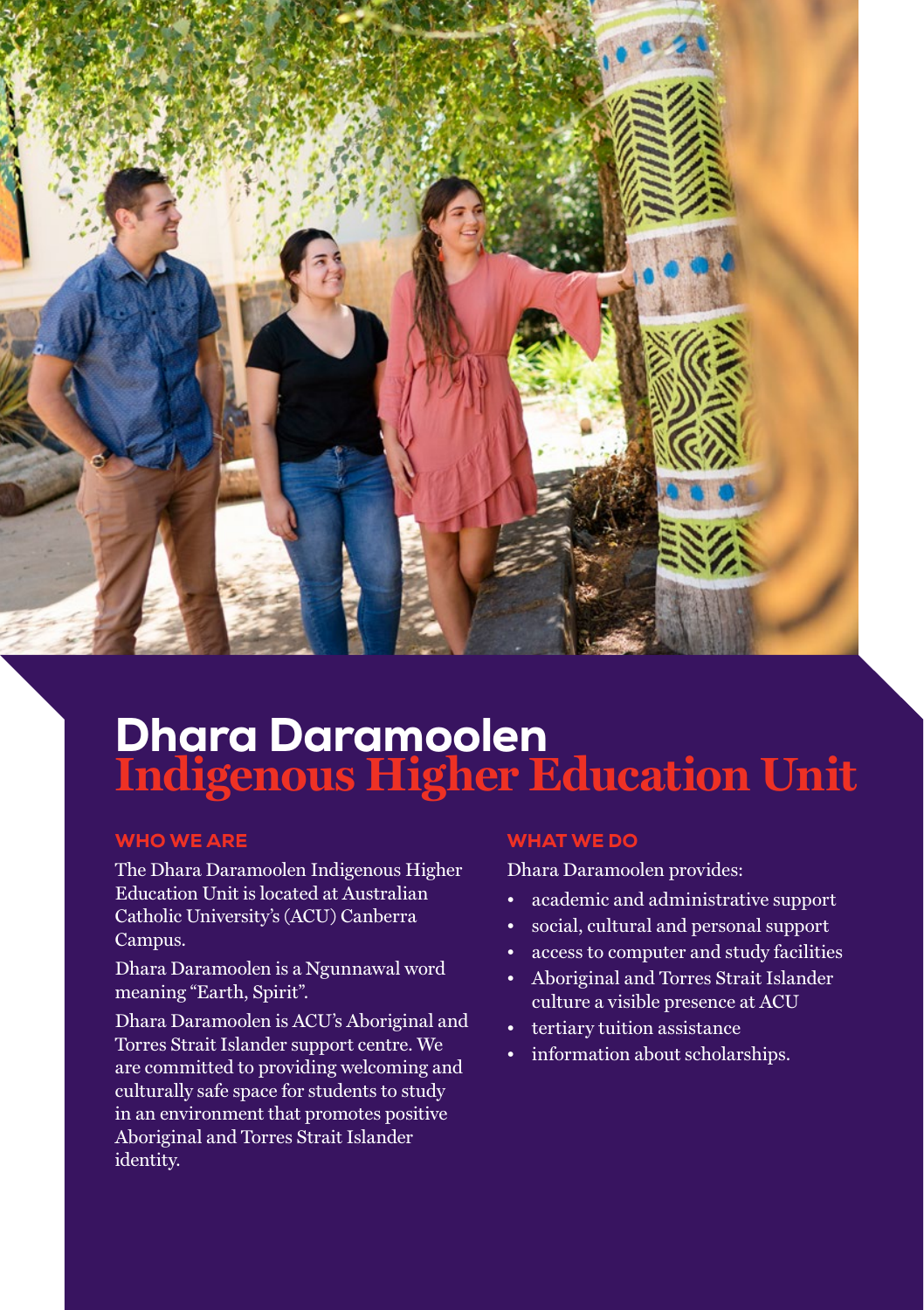## TUTORIAL ASSISTANCE

The Tutorial Assistance is an ISSP initiative that enhances the educational outcomes for Aboriginal and Torres Strait Islander people at ACU. The program matches suitable tutors with students to assist with a broad range of areas. Tutorial assistance is tailored to meet the particular needs of the individual student or group of students, with a focus on course success. The tutoring is free of charge.

# AWAY FROM BASE

The Away From Base (AFB) program is a practical option for Aboriginal and Torres Strait Islander students. AFB involves studying via online learning combined with intensive residential blocks twice a semester. Government funding supports travel, accommodation and meal costs for students participating in the residential block.

#### ABORIGINAL AND TORRES STRAIT ISLANDER ALTERNATE ENTRY **SCHEME**

For people of Aboriginal and/or Torres Strait Islander descent, a number of factors may be taken into consideration when applying to ACU. No separate application is required provided you identify as Aboriginal or Torres Strait Islander through the online Tertiary Admissions Centre (TAC) application process. You may be required to attend an interview.

## PATHWAYS PROGRAMS

At ACU, our pathway programs are designed to help you develop skills that make the transition to university as easy as possible. Our pathway programs include associate degrees, diplomas, and certificates. Depending on the course you choose, you may also have the opportunity to fast-track your studies, saving you both time and money. When you successfully finish a pathway course you may then be eligible to gain entry into ACU bachelorlevel courses.

# **SCHOLARSHIPS**

ACU has a range of scholarships on offer for all commencing and continuing students. Make sure you apply!

- 1. Look at all scholarships available
- 2. Check the relevant criteria
- 3. Apply online for all that suit you!

There are also Aboriginal and Torres Strait Islander specific scholarships that you may be eligible for.

# YOUR SUCCESS

We understand that success means different things to different students. In addition to the support provided by the Indigenous Higher Education Units, ACU's Office of Student Success offers personal and academic skills advice, career development and counselling services and support for people with special needs or disabilities on each campus.